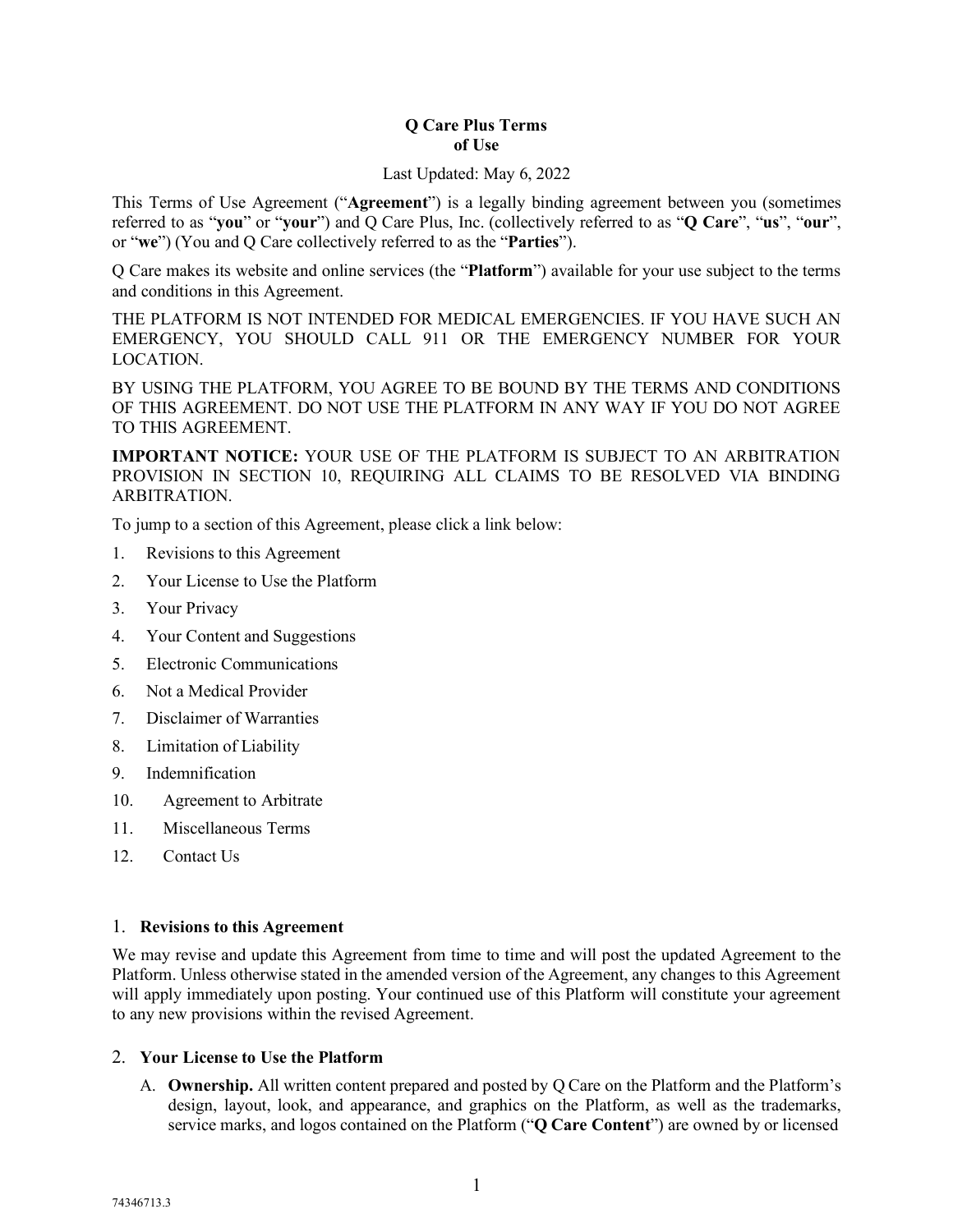to Q Care and are subject to copyright, trademark, and other intellectual property rights under United States and foreign laws and international conventions. Q Care reserves all rights not expressly granted in, and to, the Platform and the Q Care Content.

B. **License.** Except as otherwise provided in this Agreement, no part of the Platform and no Q Care Content may be copied, reproduced, uploaded, posted, publicly displayed, transmitted, or distributed in any way to any other computer, server, website, or other medium for publication or distribution or for any commercial use, without our prior express written consent. On the condition that you comply with all your obligations under this Agreement, Q Care grants you a limited, revocable, non-exclusive, non-transferable license to access and use the Platform. Any use of the Platform in excess of this license is strictly prohibited and constitutes a breach of this Agreement, which may result in the termination of your right to access and use the Platform. Your access to the Platform is provided on a temporary basis with no guarantee for future availability. We reserve the right to withdraw or modify any content or services we provide on the Platform without notice. If your access to the Platform is terminated or we modify the Platform or otherwise stop offering the Platform, and if you have subscribed to receive telehealth services through the Platform, we will still make all relevant health records available to you. Such records can be accessed, as described in the relevant Notice of Health Information Privacy Practices.

### C. **Restrictions on Your Use of the Platform**

You agree that when using the Platform, you will not:

- i. Delete, modify, or attempt to change or alter any of the Q Care Content or notices on the Platform;
- ii. Introduce into the Platform or Q Care's servers any virus, rogue program, time bomb, drop dead device, ransomware, back door, Trojan horse, worm or other malicious or destructive code, software routines, denial of service attack, or equipment components designed to permit unauthorized access to the Platform or to otherwise harm other users, Q Care Content, or any third parties, or perform any such actions;
- iii. Use the Platform to commit fraud, impersonate another person, or conduct other unlawful activities;
- iv. Copy, modify, create derivative works of, reverse engineer, decompile, disassemble, or otherwise attempt to learn the source code, structure, or ideas upon which the Platform is based;
- v. Use any bot, spider, or other automatic or manual device or process for the purpose of harvesting or compiling information on the Platform for any reason;
- vi. Use any Q Care Content made available through the Platform in any manner that misappropriates any trade secret or infringes any copyright, trademark, patent, rights of publicity, or other proprietary right of any party;
- vii. Submit any content or communications through or relating to the Platform that violates any rights of a third party, including copyright, trademark, patent, rights of publicity, or other proprietary right of any party;
- viii. Submit any content or communications through the Platform that is unlawful, harmful, hateful, threatening, abusive, violent, profane, discriminatory, prejudicial, disparaging, fraudulent, inaccurate, misleading, dangerous, offensive, indecent, harassing, threatening, intimidating, tortious, defamatory, vulgar, obscene, libelous, invasive of another's privacy, or otherwise objectionable;
- ix. Use the information in the Platform to create or sell a similar service;
- x. Create more than one account on the Platform, since creation of more than one account substantially limits our ability to help facilitate the appropriate provision of services to you because we do not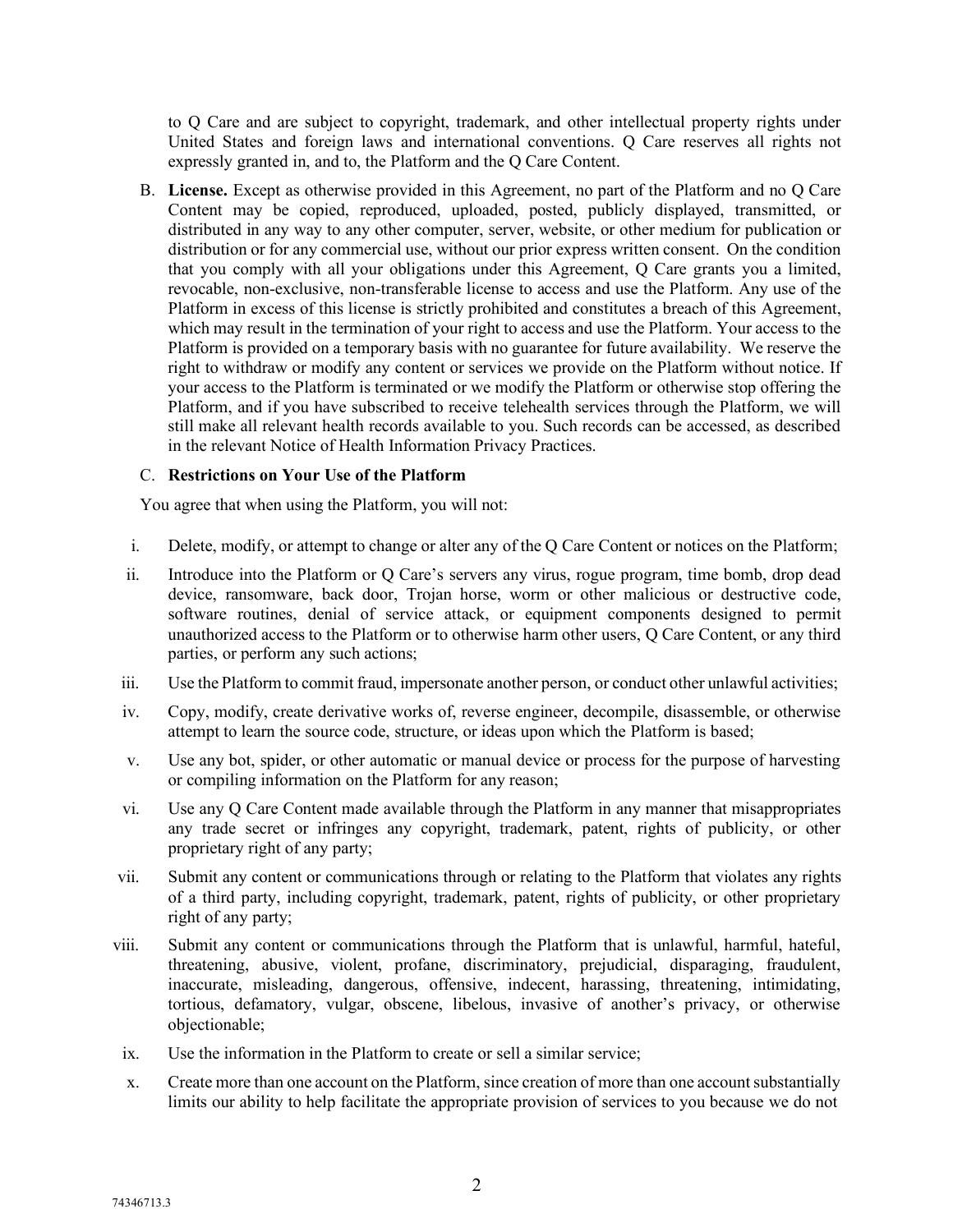have a way of linking the information in multiple accounts. Your creation of multiple accounts on the Platform could lead to adverse medical events.

Q Care may suspend or terminate, in whole or in part, your access to the Platform if you violate the terms and conditions set forth in this Section.

- D. **Geographic Restrictions**. The Platform is provided for access and use only by persons located in the United States. You acknowledge that you may not be able to access all or some of the Platform outside of the United States and that access thereto may not be legal by certain persons or in certain countries. If you access the Platform from outside the United States, you are responsible for compliance with local laws. Additionally, while you may visit the Platform from anywhere in the United States, you will only be able receive telehealth services through the Platform when you are accessing the Platform from a state where we facilitate the provision of telehealth services.
- E. **User Accounts**. Once you create an account on the Platform, you may not transfer or share your account with anyone. You are responsible for maintaining the confidentiality of your account password and for all activities that occur under your account. If you believe your account has been compromised, you should change your account password immediately and contact us using the information provided below at Section 12 (Contact Us).

### <span id="page-2-0"></span>3. **Your Privacy**

Our Privacy Policy describes how we collect and use personal information about you collected through the Platform. Additionally, should a Community Based Organization (CBO) become unable or ineligible to provide services for any reason you agree for Q Care to share your information with another CBO for the purpose of continuing care.

### <span id="page-2-1"></span>4. **Your Content and Suggestions**

The Platform may include features that involve information that you upload, submit, or send through the Platform ("**Your Content**"). This section provides the terms and conditions governing your use of such features. Notwithstanding our rights under this section, our use of Your Content is subject to our Privacy Policy and applicable law.

- A. **License to Your Content.** By submitting Your Content to the Platform, you grant Q Care a worldwide, perpetual, irrevocable, non-exclusive, royalty-free, sub-licensable, and transferable license to use, reproduce, distribute, create derivative works of, adapt, display, and perform Your Content. You represent and warrant that you have the necessary rights to Your Content, including the right to assign or grant a license to your rights in this Agreement.
- B. **Your Responsibility for Your Content.** Your Content is your sole responsibility. Under no circumstances will we be liable in any way for Your Content or for any loss or damage of any kind incurred as a result of the use of any of Your Content. We further reserve the right to monitor, delete or modify any of Your Content in our sole discretion.
- C. **Your Suggestions.** We welcome your comments regarding the Platform and Q Care Content. In addition to the license you grant to us for Your Content, if you elect to provide or make available suggestions, comments, ideas, improvements, or other information or materials (collectively, "**Suggestions**") to us in connection with or related to the Platform and Q Care's products and services (including any related technology), whether you send such Suggestions to us through the Platform or through a separate communication channel, you grant us a worldwide, perpetual, irrevocable, non-exclusive, royalty-free, sub-licensable, and transferable license under any and all rights in and to the Suggestions to use, reproduce, distribute, create derivative works of, adapt, display, perform, and otherwise exploit, and to make, have made, sell, offer to sell, and import any products and services incorporating or based on, Suggestions in any manner.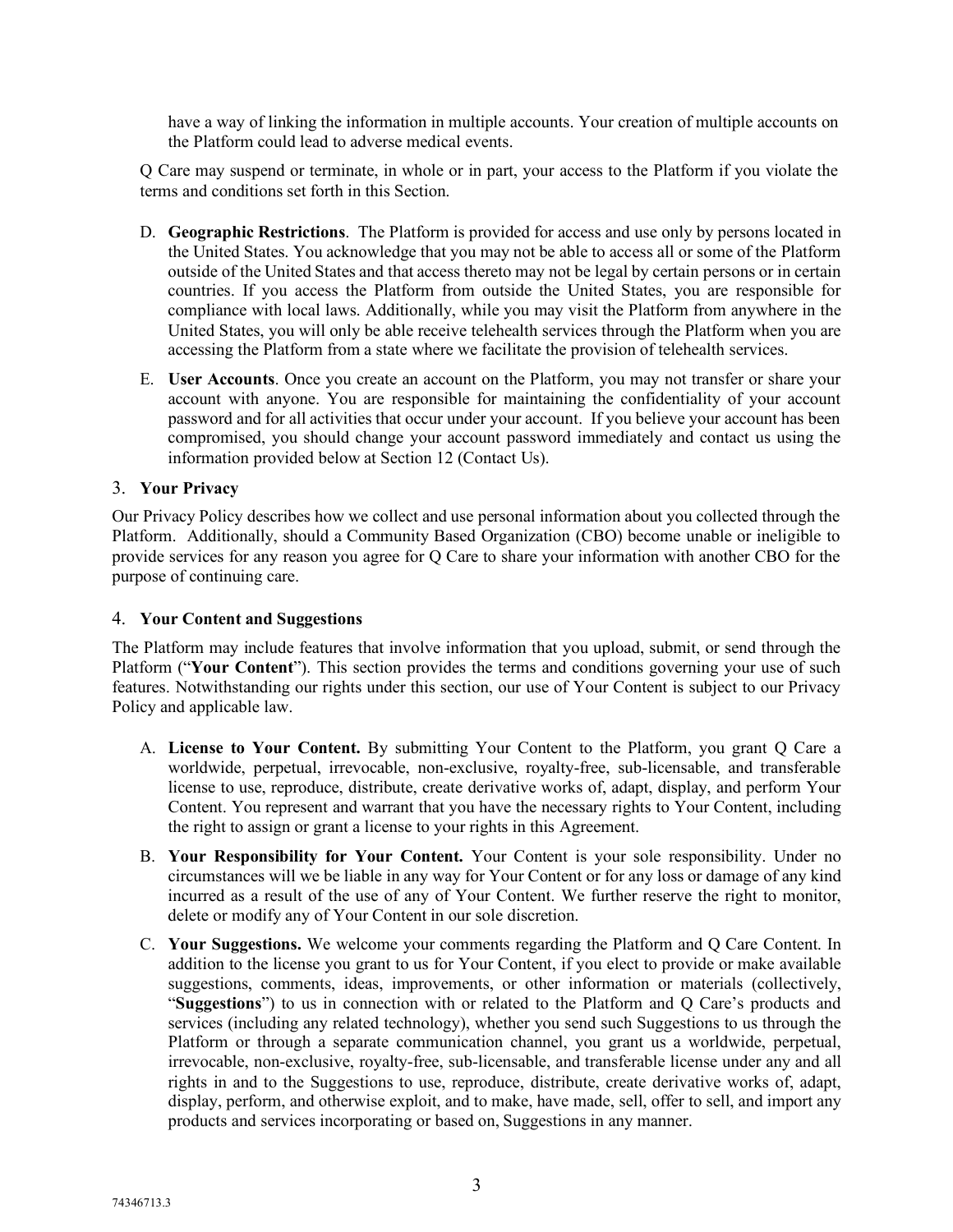# <span id="page-3-0"></span>5. **Electronic Communications**

You agree to receive communications by email or text message to the email address or mobile phone number (as applicable) you have provided to us. This may include advertising messages sent to a mobile phone through the use of autodialing equipment. You acknowledge that granting us permission to contact you is not a condition for purchasing any property, goods, or services. Message and data rates may apply. If you do not wish to continue receiving such messages, you agree to reply STOP to any mobile message from us in order to opt out. You may receive an additional message confirming your decision to opt out.

# 6. **Not a Medical Provider**

You acknowledge that Q Care, in its support and operation of the Platform, is not a healthcare provider. The only activities or content on the Platform that constitute medical advice or the practice of medicine are your direct interaction through the Platform with a health care provider in the form of personalized messages and interactions and the content and information that is specifically communicated by such personalized messages and interactions.

## <span id="page-3-1"></span>7. **Disclaimer of Warranties**

THE PLATFORM IS PROVIDED **"AS IS"**. WE DO NOT WARRANT OR MAKE ANY PROMISES REGARDING THE CORRECTNESS, USEFULNESS, ACCURACY, AVAILABILITY, OR RELIABILITY OF (i) YOUR USE OR THE RESULTS OF YOUR USE OF THE PLATFORM; (ii) ANY ADVICE YOU GLEAN FROM THE PLATFORM WHETHER PROVIDED BY US OR A THIRD PARTY; OR (iii) ANY OTHER CONTENT AVAILABLE THROUGH THE PLATFORM. WE DO NOT PROMISE THAT THE PLATFORM WILL BE UNINTERRUPTED OR WILL BE ERROR-FREE, OR THAT ANY DEFECTS WILL BE CORRECTED. THERE IS NO WARRANTY OF ANY KIND, INCLUDING, WITHOUT LIMITATION, ANY WARRANTY OF TITLE, MERCHANTABILITY, NON-INFRINGEMENT, OR FITNESS FOR A PARTICULAR PURPOSE. NO ADDITIONAL STATEMENTS OUTSIDE THE TERMS OF THIS AGREEMENT, INCLUDING, WITHOUT LIMITATION, STATEMENTS REGARDING CAPACITY, SUITABILITY FOR USE OR PERFORMANCE, WHETHER MADE BY OUR EMPLOYEES OR OTHERWISE, IS A WARRANTY OR PROMISE BY US AND WE HAVE NO RESPONSIBILITY OR LIABILITY FOR ANY SUCH STATEMENTS. WE WILL HAVE NO RESPONSIBILITY FOR THE TIMELINESS, DELETION, MIS-DELIVERY, OR FAILURE TO STORE ANY COMMUNICATION OR CONTENT.

SOME STATES OR JURISDICTIONS DO NOT ALLOW THE EXCLUSION OF IMPLIED WARRANTIES OR LIMITATIONS ON HOW LONG AN IMPLIED WARRANTY MAY LAST. IN THE EVENT THE EXCLUSION OF IMPLIED WARRANTIES OR LIMITATIONS CONTAINED IN THIS AGREEMENT SHALL BE DETERMINED BY A COURT TO BE INVALID OR UNENFORCEABLE, THEN SUCH PROVISIONS SHALL BE REFORMED TO THE MAXIMUM LIMITATION PERMITTED BY APPLICABLE LAW. TO THE EXTENT PERMISSIBLE, ANY IMPLIED WARRANTIES ARE LIMITED TO 90 DAYS FROM THE DATE OF ACCESS.

### <span id="page-3-2"></span>8. **Limitation of Liability**

Q CARE AND ITS SUBSIDIARIES, ITS AFFILIATES, AND THEIR RESPECTIVE OFFICERS, DIRECTORS, AGENTS, BUSINESS PARTNERS, LICENSORS, CONTRACTORS, EMPLOYEES, ASSIGNEES, AND SUCCESSORS-IN-INTEREST (COLLECTIVELY, THE "**Q CARE PARTIES**"), WILL NOT BE LIABLE TO YOU OR ANY THIRD PARTY FOR ANY CLAIMS, DEMANDS OR CAUSES OF ACTION, OR DIRECT OR INDIRECT, SPECIAL, INCIDENTAL, CONSEQUENTIAL, EXEMPLARY, OR PUNITIVE DAMAGES OR LOST PROFITS, RELATING TO THIS AGREEMENT, YOUR USE OF THE PLATFORM OR ANY INFORMATION YOU OBTAIN ON IT, OR ANY OTHER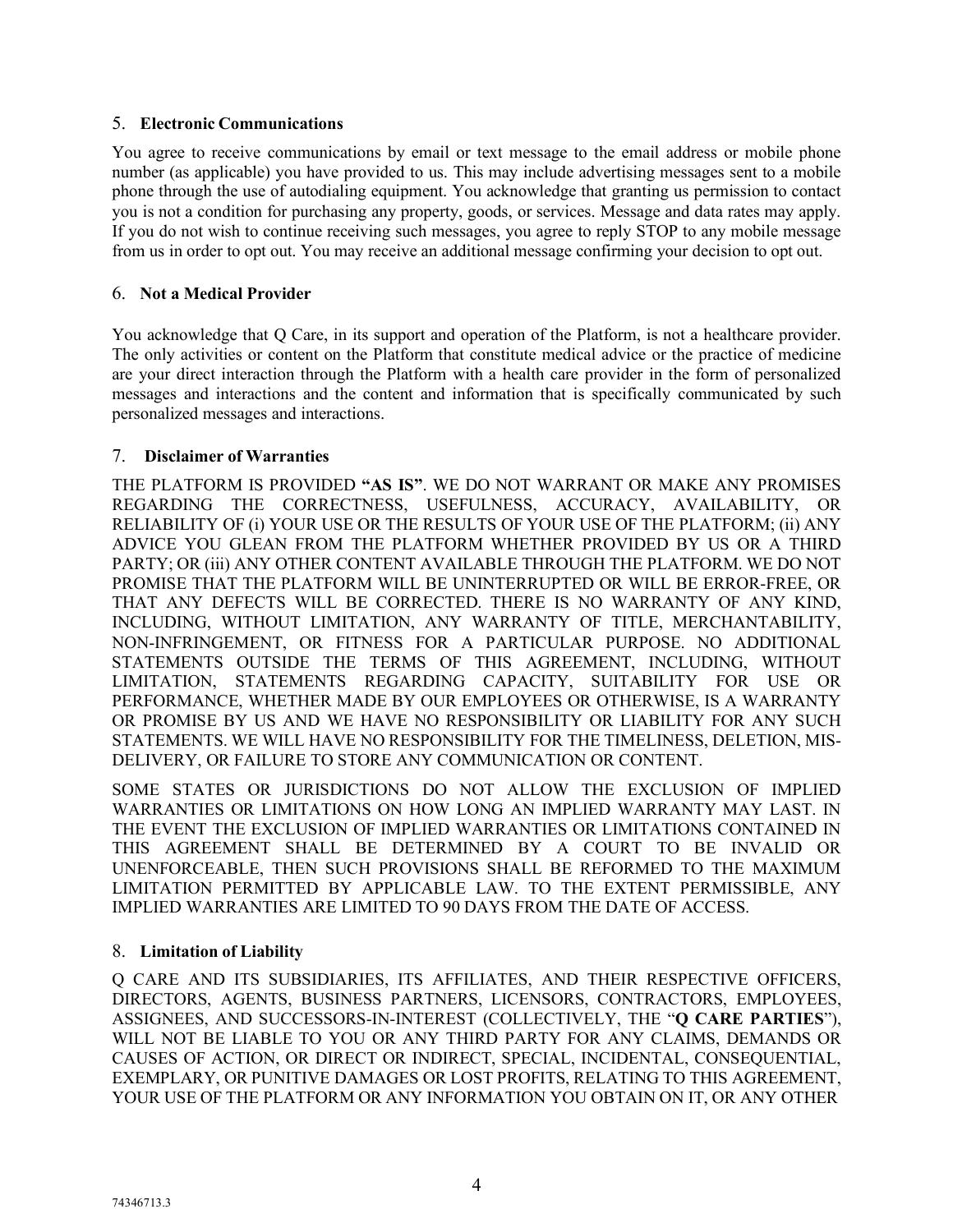INTERACTION WITH THE PLATFORM AND YOU VOLUNTARILY AND UNEQUIVOCALLY WAIVE ANY LIABILITY OF Q CARE.

YOUR SOLE AND EXCLUSIVE REMEDY FOR DISSATISFACTION WITH THE PLATFORM WILL BE TO STOP USING THE PLATFORM.

IN ANY EVENT, THE MAXIMUM TOTAL LIABILITY OF Q CARE, ITS SUPPLIERS, LICENSORS, PARENT, OR AFFILIATES AND THEIR RESPECTIVE DIRECTORS, OFFICERS, EMPLOYEES, AGENTS, AND ASSIGNEES OR SUCCESSORS-IN-INTEREST, FOR ANY CLAIM WHATSOEVER RELATING IN ANY WAY TO THIS AGREEMENT, INCLUDING CLAIMS FOR BREACH OF CONTRACT, TORT (INCLUDING, NEGLIGENCE OR STRICT LIABILITY) OR OTHERWISE, AND YOUR SOLE REMEDY SHALL BE AN AWARD FOR DIRECT, PROVABLE DAMAGES NOT TO EXCEED THE LESSER OF ONE THOUSAND U.S. DOLLARS (\$1000.00 USD) OR YOUR DIRECT PROVABLE DAMAGES.

SOME JURISDICTIONS DO NOT ALLOW THE EXCLUSION OR LIMITATION OF LIABILITY FOR INCIDENTAL CONSEQUENTIAL, OR OTHER DAMAGES; AS A RESULT, THE ABOVE LIMITATIONS OR EXCLUSIONS MAY NOT BE APPLICABLE TO YOU, AND THE FOREGOING PARAGRAPH SHALL NOT APPLY TO A RESIDENT OF NEW JERSEY TO THE EXTENT DAMAGES TO SUCH NEW JERSEY RESIDENT ARE THE RESULT OF OUR NEGLIGENT, FRAUDULENT OR RECKLESS ACT(S) OR INTENTIONAL MISCONDUCT.

IF YOU ARE A CALIFORNIA RESIDENT OR COULD OTHERWISE CLAIM THE PROTECTIONS OF CALIFORNIA LAW, YOU FURTHER EXPRESSLY WAIVE THE PROVISIONS OF SECTION 1542 OF THE CALIFORNIA CIVIL CODE, WHICH READS AS FOLLOWS: "A GENERAL RELEASE DOES NOT EXTEND TO THE CLAIMS WHICH THE CREDITOR DOES NOT KNOW OR SUSPECT TO EXIST IN HIS OR HER FAVOR AT THE TIME OF EXECUTING THE RELEASE WHICH, IF KNOWN BY HIM OR HER, MUST HAVE MATERIALLY AFFECTED HIS OR HER SETTLEMENT WITH THE DEBTOR." YOU ACKNOWLEDGE THAT YOU HAVE READ AND UNDERSTAND SECTION 1542 OF THE CALIFORNIA CIVIL CODE, AND YOU HEREBY EXPRESSLY WAIVE AND RELINQUISH ALL RIGHTS AND BENEFITS UNDER THAT SECTION AND ANY LAW OF ANY JURISDICTION OF SIMILAR EFFECT WITH RESPECT TO YOUR RELEASE OF ANY CLAIMS YOU MAY HAVE AGAINST Q CARE.

### <span id="page-4-0"></span>9. **Indemnification**

To the fullest extent permitted by applicable law, you agree to hold harmless, indemnify, and defend the Q Care Parties from and against any and all claims (including liabilities, damages, losses, costs, expenses, and reasonable attorneys' fees): (a) alleging injury, damage, or loss resulting from your use of the Platform; (b) alleging that Your Content infringes a copyright, patent, or trademark, or misappropriates a trade secret of a third party; (c) relating to any act or omission by you which is a breach of your obligations under this Agreement or applicable law; or (d) otherwise relating to your use of the Platform.

You will have the right to defend and compromise such claim at your expense for the benefit of the Q Care Parties; provided, however, you will not have the right to obligate the Q Care Parties in any respect in connection with any such settlement without the written consent of the indemnified party. Notwithstanding the foregoing, if you fail to assume your obligation to defend or if Q Care elects to defend such claims itself, the Q Care Parties may do so to protect their interests and you will reimburse all costs incurred by the Q Care Parties in connection with such defense.

### <span id="page-4-1"></span>10. **Agreement to Arbitrate**